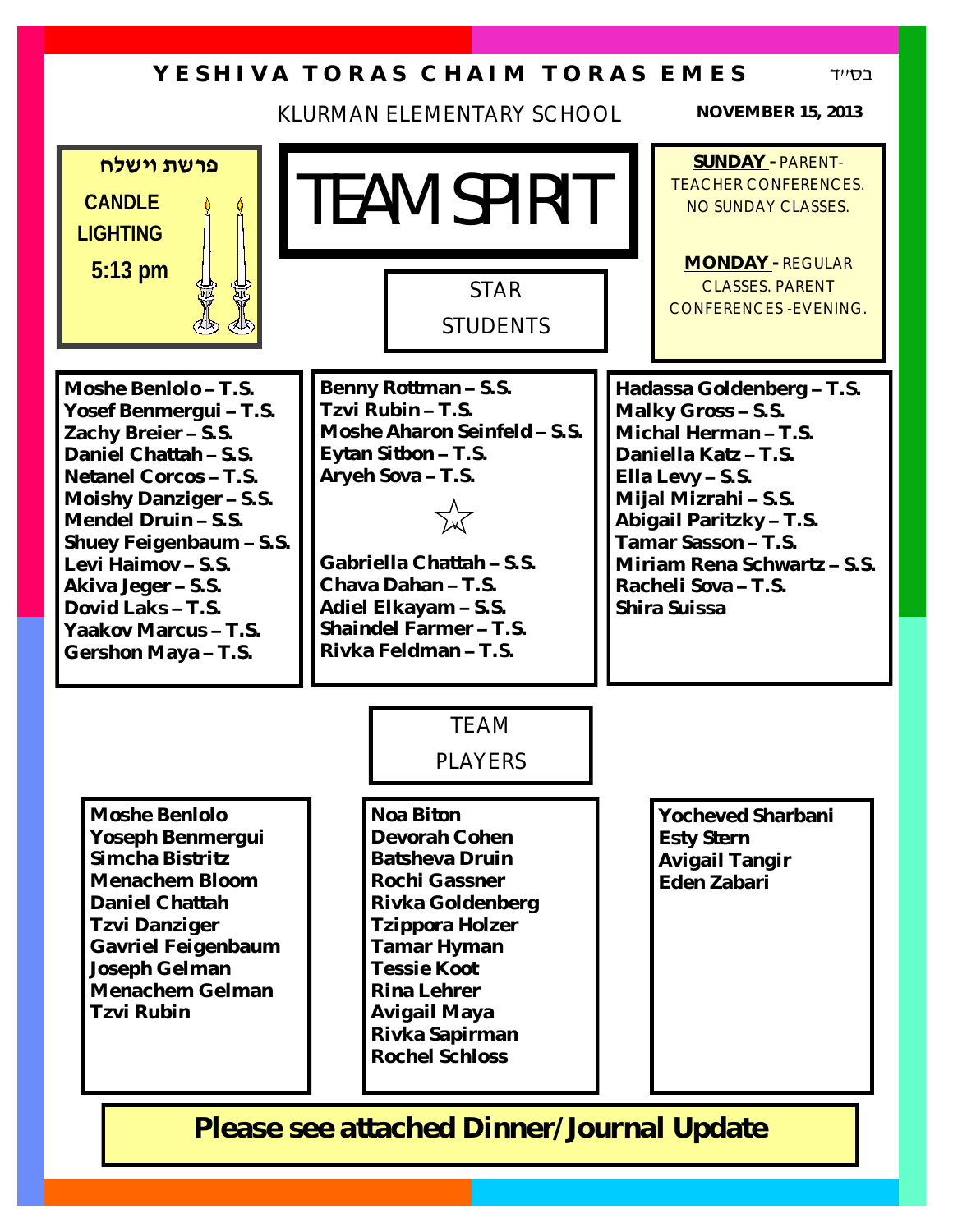#### *Last week's question and answer:*

Where in this Parsha does it talk about ice?

When Yaakov describes his dedication to Lavan, he says he worked for him even when it was very hot during the day and even when there was ice at night.

#### (מ,לא)

#### *This week's question:*

#### **Where in this week's Parsha does the number 400 come up?**

**Extra Credit: Where else in בראשית חומש can the number 400 be found?** 

# **PARENT-TEACHER CONFERENCES & PROGRESS REPORTS**



#### By now you should have<br>B received your progress received your progress reports in the mail and scheduled your conferences for Sunday morning, November 17 or Monday evening, November 18. If you haven't already done so,

you can schedule a Monday evening appointment (if available) by following our online instructions.

# **YEDIOS HATORAH**

 $\bigcirc$ ur Yedios Hatorah program is in full swing and the students are busy studying their packets. Ask them to share their Torah knowledge with you!



## **HOT LUNCH CYCLE 2**

The Hot Lunch order<br>form for the next Cycle he Hot Lunch order (December 3-January 16) is now available online at our website ytcteam.org.



# **MISHNAYOS PROGRAM**

M ishnayos Kickoff unch is Sunday, November 24 in Toras Chaim. Stay tuned for details.

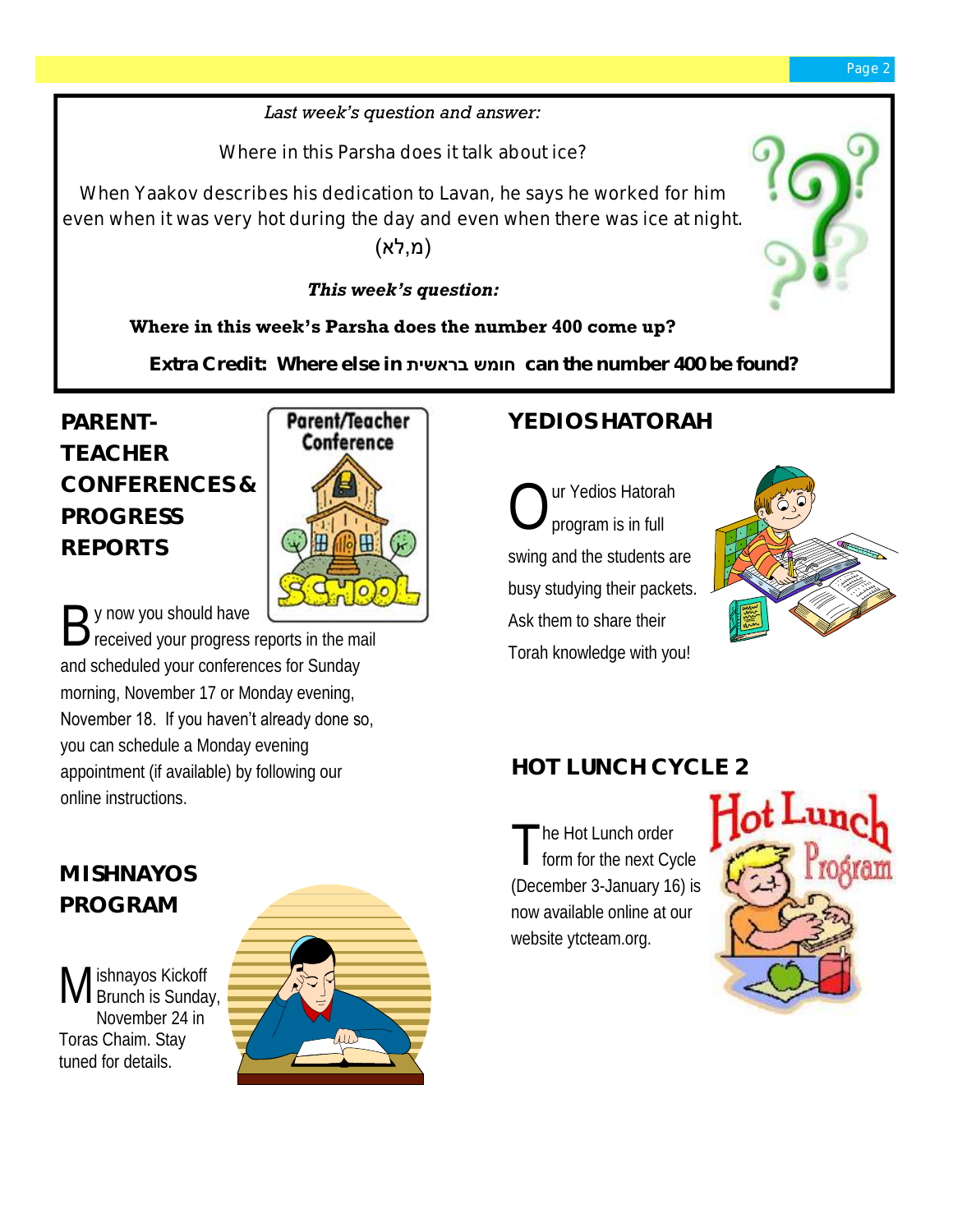#### Page

#### **MAZEL TOV**

o Rabbi and Mrs. Yitzchok Flamholtz and family on the

T birth of a granddaughter, born to their daughter, our alumna, Hindy and Yoel Chanales.

T o Mr. and Mrs. Shragi Sosnow and family on the birth of a daughter.

#### **REFUAH SHELAIMA**

**Chaim Yosef ben Rus Mina Yehudis bas Masouda Yaakov ben Rachel Aharon Dovid ben Chaya Tinok ben Dina Esther bas Chaya Sara Yitzchok Shmuel ben Pesha Sara Yitzchok Reuven ben Malka Tzvi Zelig ben Chasya Rochel Galit bas Ruma Rivka bas Minnie Dovid ben Rochel**





#### **BOOK FAIR WRAP-UP**

 $\bigcirc$ ur Book Fair successfully concluded today and we hope all the students enjoyed the opportunity to view and purchase so many new books. We appreciate the classroom donations that will enable our students to enjoy reading throughout the year.

Many, many thanks once again to our chairperson, Mrs. Rachel Breier, to her co-chair, Mrs. Malky Gordon, and to our PTA President, Mrs. Esta Rosenberg, for their efforts in organizing, coordinating and purchasing books and materials for the Book Fair.

We also thank the many parent volunteers who so generously donated their time and energy to the success of this project. *Yasher Koach* to all who participated in this undertaking for the benefit of our students, teachers and the school! Reminder: The Book Fair will be available online for the following week!

#### **SPEND AND RAISE**

Y ou can now purchase a



variety of gift cards from Yeshiva Toras Chaim Toras Emes Spend and Raise program. Give the perfect gift and credit your spend and raise account at the same time. See attached flier for a list of participating stores or contact [nheller@ytcteam.org.](mailto:nheller@ytcteam.org)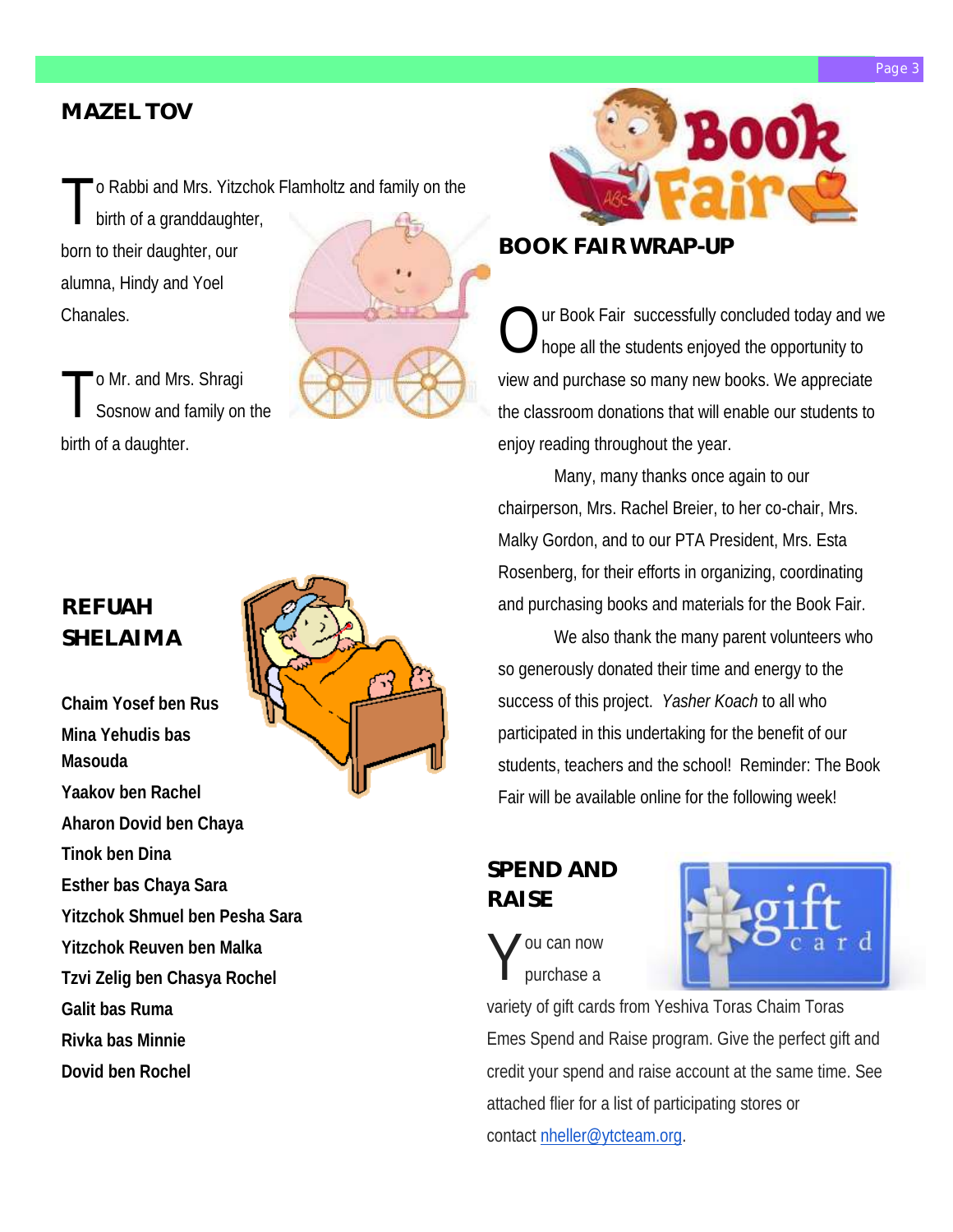#### **THANK YOU!**

T o Mrs. Rochie Schwartz and Mrs. Rachel Herman who spent time in their sons' classroom this week to level the classroom books. We appreciate your help!

#### **NEWS FROM 3B**

Experiential learning is important for our children at KES. The boys in 3B experienced just that, after they read a story about a K-9 police dog and his training police officer. After researching where to locate an actual K-9, Mrs. Scott



was able to arrange a short visit with Officer Chris and his K-9, Alex. He spoke to the boys about his typical day, showed them his unusually equipped K-9 police car, and allowed the boys to pet his dog, Alex. The students were able to compare their story to a real life experience! It was a wonderful opportunity for the 3B boys and they expressed their appreciation by writing individual thank you notes to Officer Chris and Alex after their visit.



#### **NO MORE LATE LUNCHES, PLEASE**

In a concerted attemption n a concerted attempt the classes while they are in session and while the children are learning, we ask that all



lunches and snacks be sent to school in the morning WITH YOUR CHILDREN. While we understand that there are times when this is not possible, we ask that it be the exception and not the rule. Thank you in advance for your cooperation.

#### **KIDS FOR KOSHER FOOD BANK**

T he need for basic food items and other daily necessities is



ongoing. Those in need make an appointment to shop, and are not seen by any other shopper. The Food Bank depends on everyone's participation to help combat hunger in our community—one meal, one person at a time. For the month of November, the specific items requested are oil, toys, Chanukah candles, canned cranberry sauce, jams and jelly. Keep in mind that all the food must be either OU, Chaf-K, O-K, or Star-K certified, making it suitable for any family. Thank you for your continued help. *Yasher Koach!*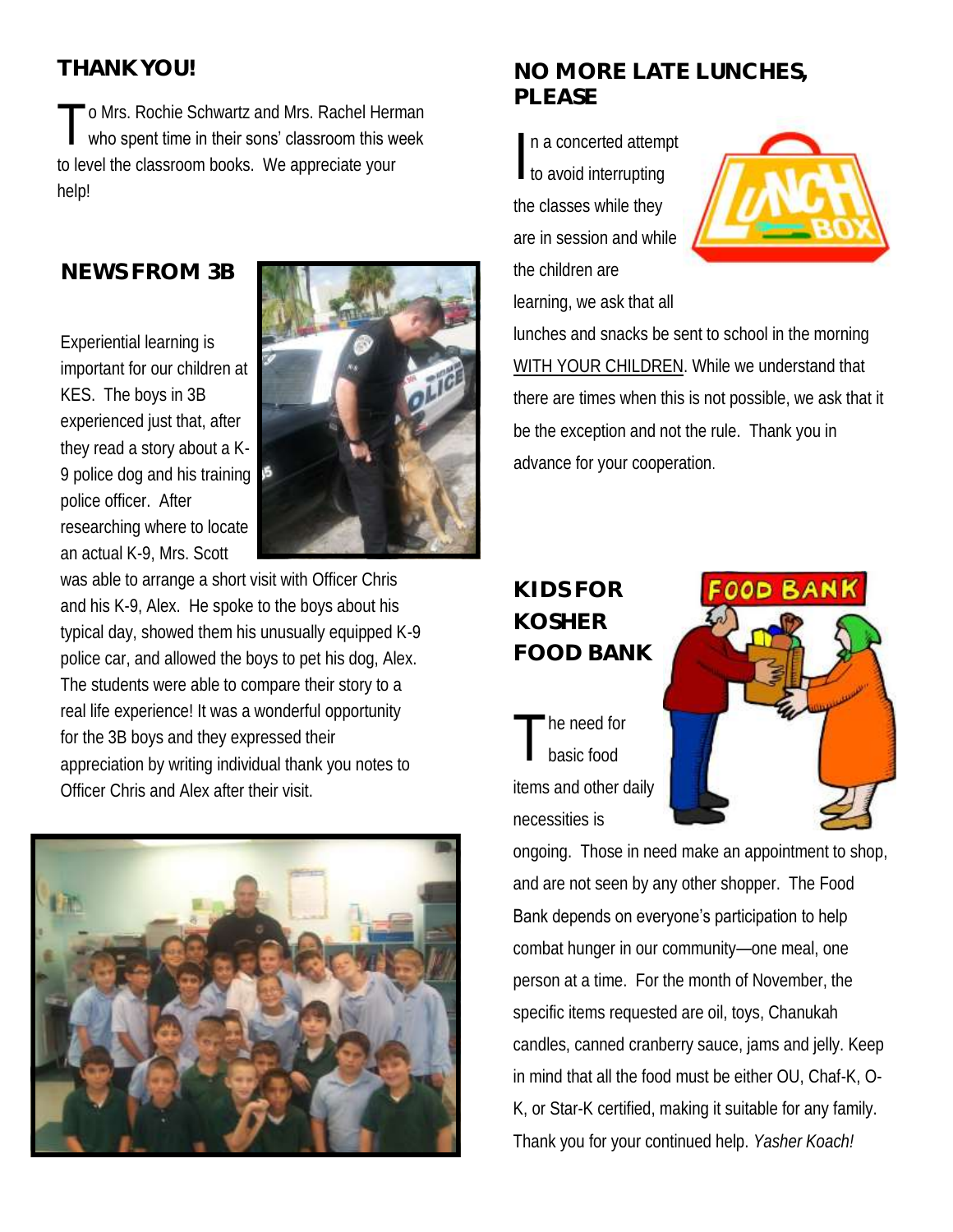# PARENT-TEACHER CONFERENCE<br>ROOM ASSIGNMENTS **NOVEMBER 2013** SUNDAY SESSIONS FOR BOYS IN BOYS' BLDG.

MONDAY EVENING IN AUDITORIUM

| <b>TEACHER</b>            | <b>SESSION 1</b><br><b>SUN., NOV.17</b> | <b>SESSION 2</b><br><b>MON., NOV. 18</b> |
|---------------------------|-----------------------------------------|------------------------------------------|
| Atkin, Mrs. - 1G          | 1G-S.S.                                 | 1G-S.S.                                  |
| Cohen, Mrs. - 1G-2, 3G    | 3G                                      | <b>TEACHERS'</b><br><b>LOUNGE</b>        |
| Deitsch, Mrs. - 4B        | 203                                     | AUD.                                     |
| Dudovitz, Miss - 5G       | 5G                                      | AUD.                                     |
| Ehrenreich, Mrs. - 5G, 5B | 201                                     | AUD.                                     |
| Fried, Mrs. - 4G          | 4G-T.S.                                 | 4G-T.S.                                  |
| Goldenberg, R.-1B         | 103                                     | AUD.                                     |
| Grossman, R. G. - 2B      | $101-B$                                 | AUD.                                     |
| Grossman, R.N. - 5B       | <b>BOYS' OFFICE</b>                     | AUD.                                     |
| Koonin, Mrs. - 4B         | 203                                     | AUD.                                     |
| <b>Lamet, Mrs. - 1B-2</b> | 104                                     | AUD.                                     |
| Lefkowitz, Mrs. - 5G      | X                                       | AUD.                                     |
| Palgon, Mrs. E.-3G        | X                                       | 3G                                       |
| Palgon, Mrs. S.-5G        | 5G                                      | AUD.                                     |
| Ritterman, Mrs. - 2G      | 2G-T.S.<br>(1 <sup>st</sup> floor)      | 2G-T.S.<br>(1 <sup>st</sup> floor)       |
| Rosenbaum, Mrs. - 1G-1    | 1G-T.S.                                 | 1G-T.S.                                  |
| Saks, Mrs. - 2G           | 2G-S.S.<br>(1 <sup>st</sup> floor)      | 2G-S.S.<br>(1 <sup>st</sup> floor)       |
| Schiff, Rabbi - 3B        | 202                                     | AUD.                                     |
| Schwartz, Rabbi - 4B      | 204                                     | AUD.                                     |
| Swartz, Mrs. - 4G         | 4G-S.S.                                 | 4G-S.S.                                  |
| Waldman, Mrs. - 1B-1      | 104                                     | AUD.                                     |
| Scott, Mrs. - 3B          | 102                                     | AUD.                                     |
| Weberman, Mrs. - 2B       | 101-A                                   | AUD.                                     |
| <b>ACE Program</b>        | ACE                                     | AUD.                                     |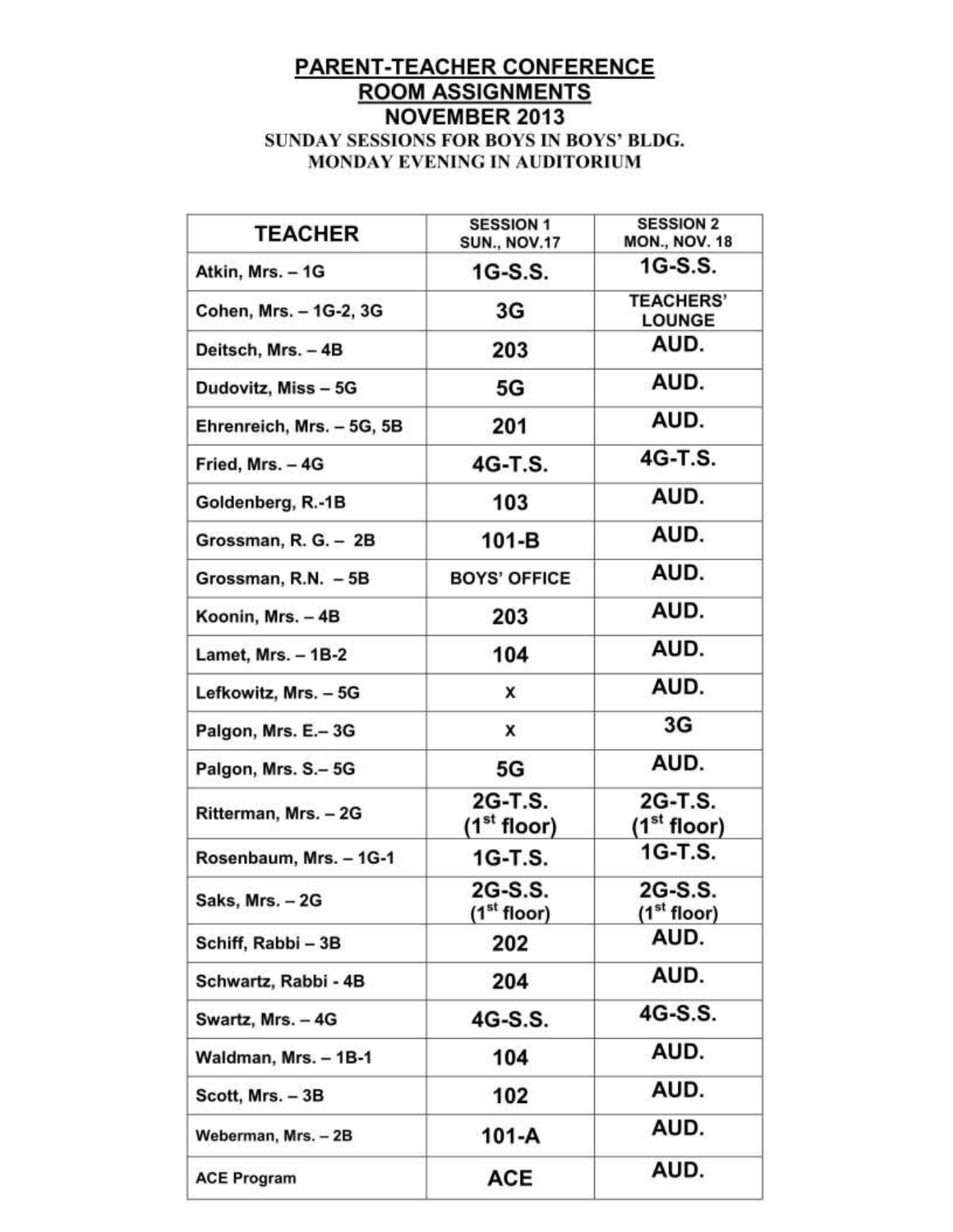

We thank everyone that has participated to date! We encourage all parents to participate in these two campaigns by placing your personal ad, by making a pledge to the building campaign and by soliciting ads/pledges from friends, families and business acquaintances. Personal or solicited ads/pledges will be applied to your give or get obligation. Anyone who donates or raises \$1,000 in paid ads/pledges will receive two complimentary tickets to the dinner. We look forward to having all our parents and friends attend the Dinner Sunday January5th at the tree top ballroom at Jungle Island.